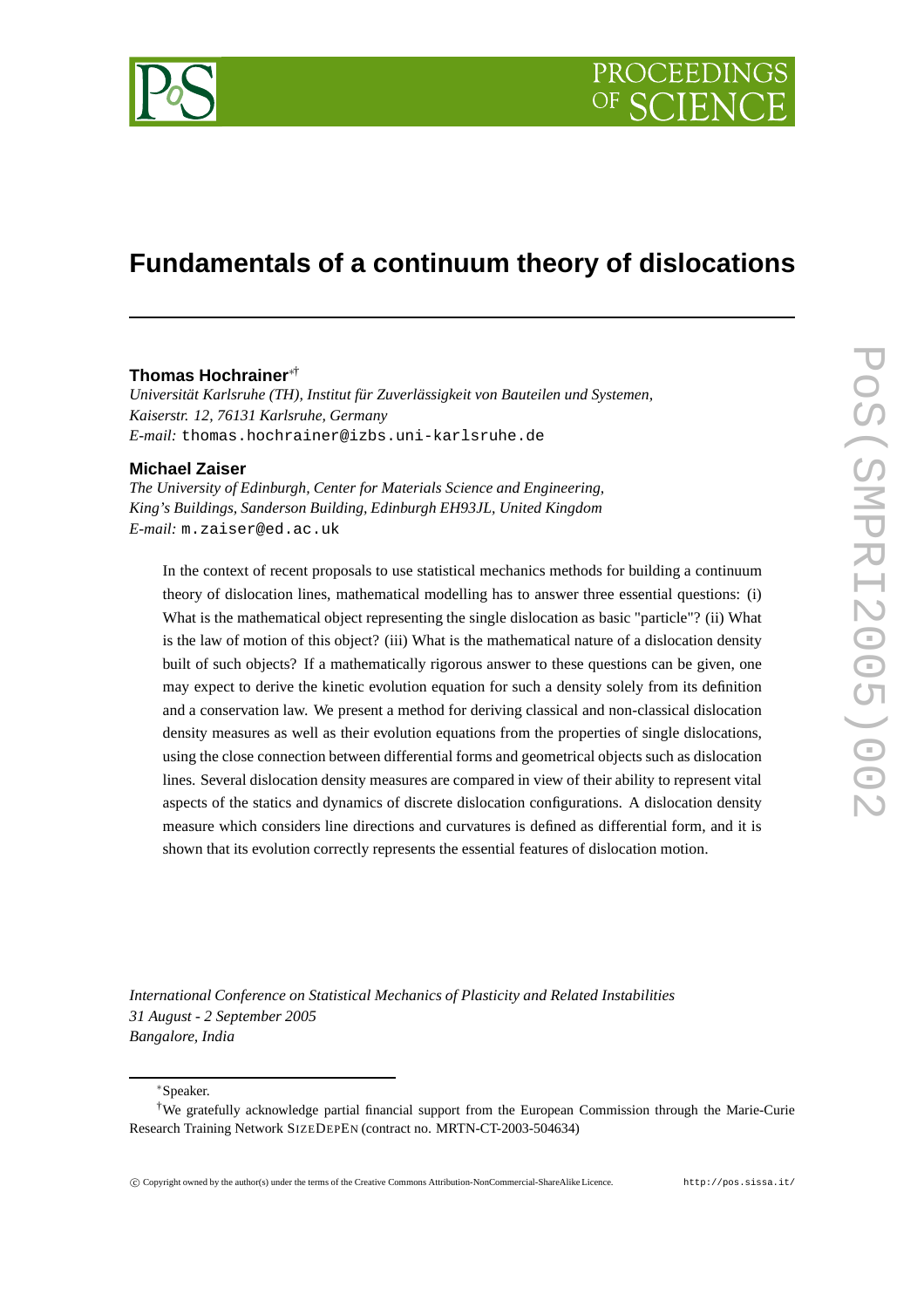# **1. Introduction**

In the last years there has been a growing interest in physically based continuum theories of dislocations. This development has been driven by two problems, namely the explanation of size effects in small-scale structures and the long-standing question of the mechanisms which govern dislocation patterning. A continuum treatment of both problems seems only sensible if the continuum theories are built directly on the discrete unit of plastic deformation, i. e. the dislocation. An important step towards continuum modelling of interacting dislocation systems was done by Groma [2], who used the analogy between charged point particles in a plane and straight edge dislocations moving on a single slip system. By adopting averaging methods from statistical physics, Groma arrived at a density-based representation of the dynamics of such systems. After presenting a mean field theory in the original paper, the treatment was refined in several follow-ups to include short range interactions, see e. g. [3]. Comparison of discrete dislocation dynamics simulations and numerical solutions of the density-based dynamical equations demonstrates that the refined models provide a faithful representation of the discrete dynamics of two-dimensional dislocation systems, even if nontrivial boundary conditions are imposed [12].

It seems quite promising to use a similar approach to arrive at a continuum description of more realistic, three-dimensional dislocation systems. The three-dimensional generalization of such theories is, however, a challenging task in view of the line-like character of dislocations which renders the adoption of methods originally developed for interacting particles somewhat non-trivial. The most fundamental question in this regard is how to characterize the local dislocation state. The classical dislocation density tensor does not carry enough information for this purpose as was already noted by Köner [8]. In the pioneering work of El-Azab [1], the dislocation state was characterized by direction and velocity-dependent phase space distributions and density functions. However, as will be explained below, this may lead to a description in terms of unconnected dislocation segments which represent the evolution of a system of connected lines only in an incomplete manner. Nevertheless, the idea of characterizing dislocation configurations in terms of objects defined on higher-dimensional spaces seems promising. The question is how higher-dimensional extensions of the classical representation of a three-dimensional dislocation configuration (i.e., the representation in terms of the dislocation density tensor) may be constructed.

The application of statistical mechanics to two-dimensional systems of straight edge dislocations relies heavily on their equivalence to particle systems in two dimensions. For such systems it is well known (*i*) how to treat the point particles as a singular density written in terms of  $\delta$ distributions, (*ii*) how to do averages over the single objects, as well as (*iii*) how to handle the averaged object as a density. In this paper we will mainly be concerned with the question how to generalize the pertinent concepts and methods to curved lines and their averages. This is most naturally done by using the language of differential forms and currents. As this leads to a formulation which is independent of the dimension of the underlying space, it also constitutes an ideal starting point for systematic generalizations as shown in Sections 5 and 6.

The idea of applying the language of differential forms to the continuum theory of dislocations is not new. Already Kröner was aware of the nature of the dislocation density tensor as a differential form [8]. The language of differential forms may be exploited for purely formal exercises, see e.g. the formal translation of the classical three dimensional theory to a four dimensional space-time in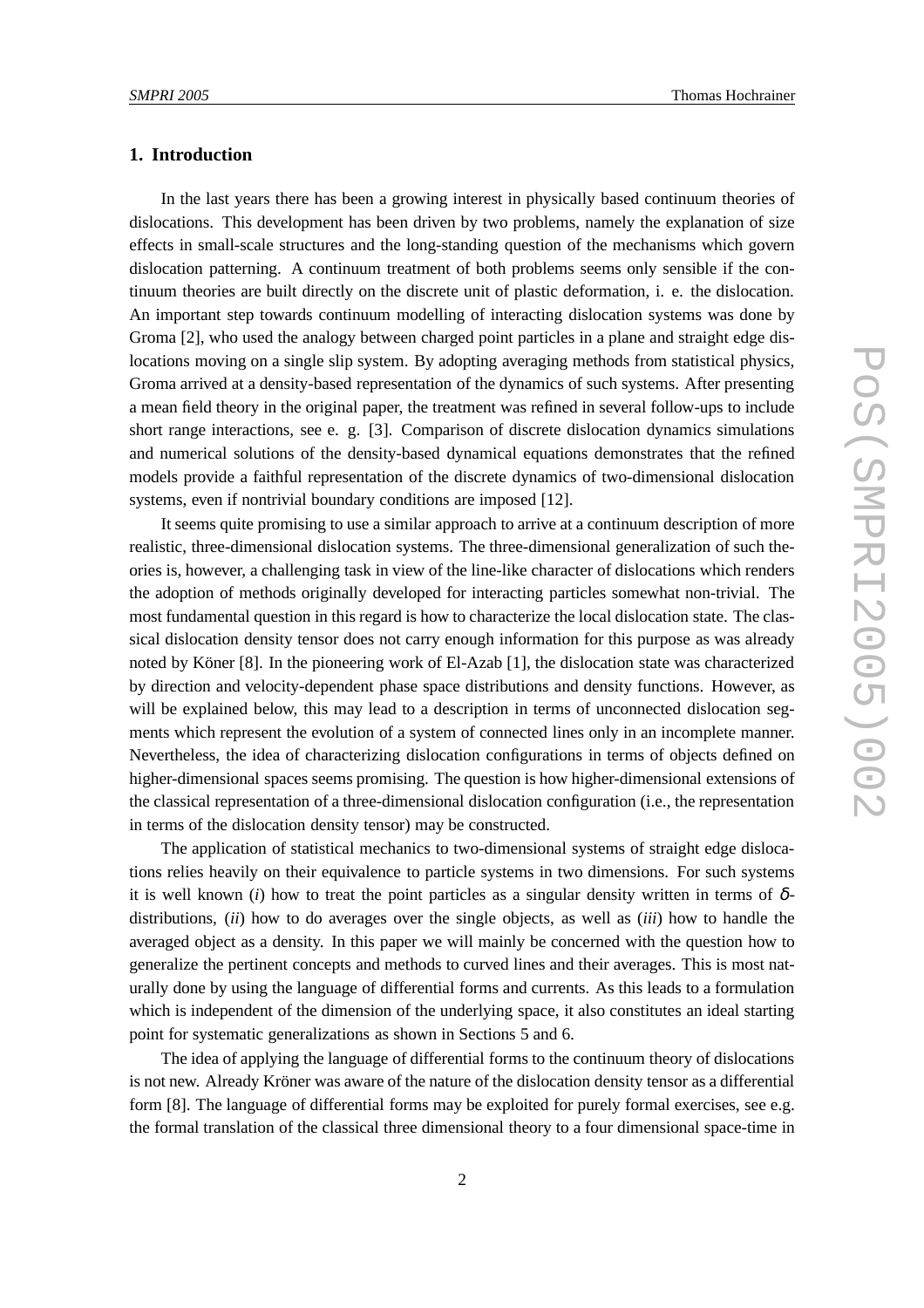[11]. However, in the following we shall demonstrate that it can also be used as a powerful tool for overcoming structural deficiencies of the dislocation density tensor and obtaining an improved description of dislocation systems.

# **2. Differential Forms**

Differential forms are a standard tool in differential topology and differential geometry. They are also widely used in different branches of physics, as for example in Maxwell theory. We will therefore just give a collection of facts about how to do calculus with differential forms, which turn vector analysis into a rather algebraic formalism working "automatically". A deeper understanding of the meaning of differential forms as representations of continuously distributed subspaces (submanifolds) will be addressed in the section on currents.

A very simplified heuristic definition might envisage differential forms of order *p* as objects which may be integrated over *p*-dimensional spaces. From three-dimensional Maxwell theory we may take as examples (*i*) the electric potential which is only meaningfully evaluated at points (zerodimensional spaces) and is thus a 0-form, (*ii*) the electrical field which may be integrated over lines as a 1-form, (*iii*) the magnetic flux density which may be integrated over surfaces and therefore is considered as a 2-form and (*iv*) densities which define 3-forms and can be integrated over volumes. This is reflected in the spatial part of the physical dimensions of the objects, e. g. in the case above we have (*i*) the electric potential [*V*], (*ii*) the electrical field  $[V \cdot m^{-1}]$ , (*iii*) the magnetic flux density  $[Wb \cdot m^{-2}]$  and (*iv*) the mass-density  $[kg \cdot m^{-3}]$ . Using this as a (very hand-waving) criterion for the mathematical representation of physical objects, we immediately see that a dislocation density with dimension  $\left[1 \cdot m^{-2}\right]$  should be defined as a 2-form.

### **2.1 Vector fields and differential 1-forms**

Although the notions of manifolds, charts, tangent and cotangent bundles are the starting point of the following calculations, we will not go into any detail but rather adopt parts of the language as given. An important concept, however, is the understanding of tangent vectors  $X|_p$  (vectors annexed to a spatial point *p*) as acting on functions *f* as directional derivative at *p* by  $X|_p(f) =$ *X i* ∂  $\frac{\partial}{\partial x^i}\Big|_p (f) = X \cdot \nabla f (p)$ . Here and in the following we adopt the Einstein summation convetion for automatically contracting over pairs of upper and lower indices. The underlying space is considered *n*-dimensional and for the above notion it makes no difference whether we think of it as a general *n*-dimensional manifold in a chart or simply of  $\mathbb{R}^n$  with standard co-ordinates. We consider  $\frac{\partial}{\partial x^i}\Big|_p$ as a local basis for tangent vectors and introduce the abbreviate notion  $\partial_{x^i}|_p$  for them.

In addition to tangent vectors we also can define co-vectors or 1-forms (sometimes also called Pfaffian forms) as locally linear mappings from a tangent space to the real numbers. Each 1-form ω is locally given by *n* numbers  $ω_i(p)$  (similar to a vector) by setting  $ω_i(p) = ω\left(\frac{\partial_{x_i}}{\partial p}\right)$ . Formally we can define a local basis  $dx^i\big|_p$  for co-tangent vectors by demanding  $dx^i\big|_p \left(\partial_{x^i}\big|_p\right) = \delta^i_j$ , with the Kronecker index  $\delta^i_j$ . Then it is obviously  $\omega = \omega_i dx^i$ . Best known example of 1-forms are those arising as differentials of a function *f* denoted by  $df = \partial_{x} f dx^{i}$ . They act on a vector *X* in a dual way to the vector acting on the function *f* by  $df(X) = X^i \partial_{X^i} f$ .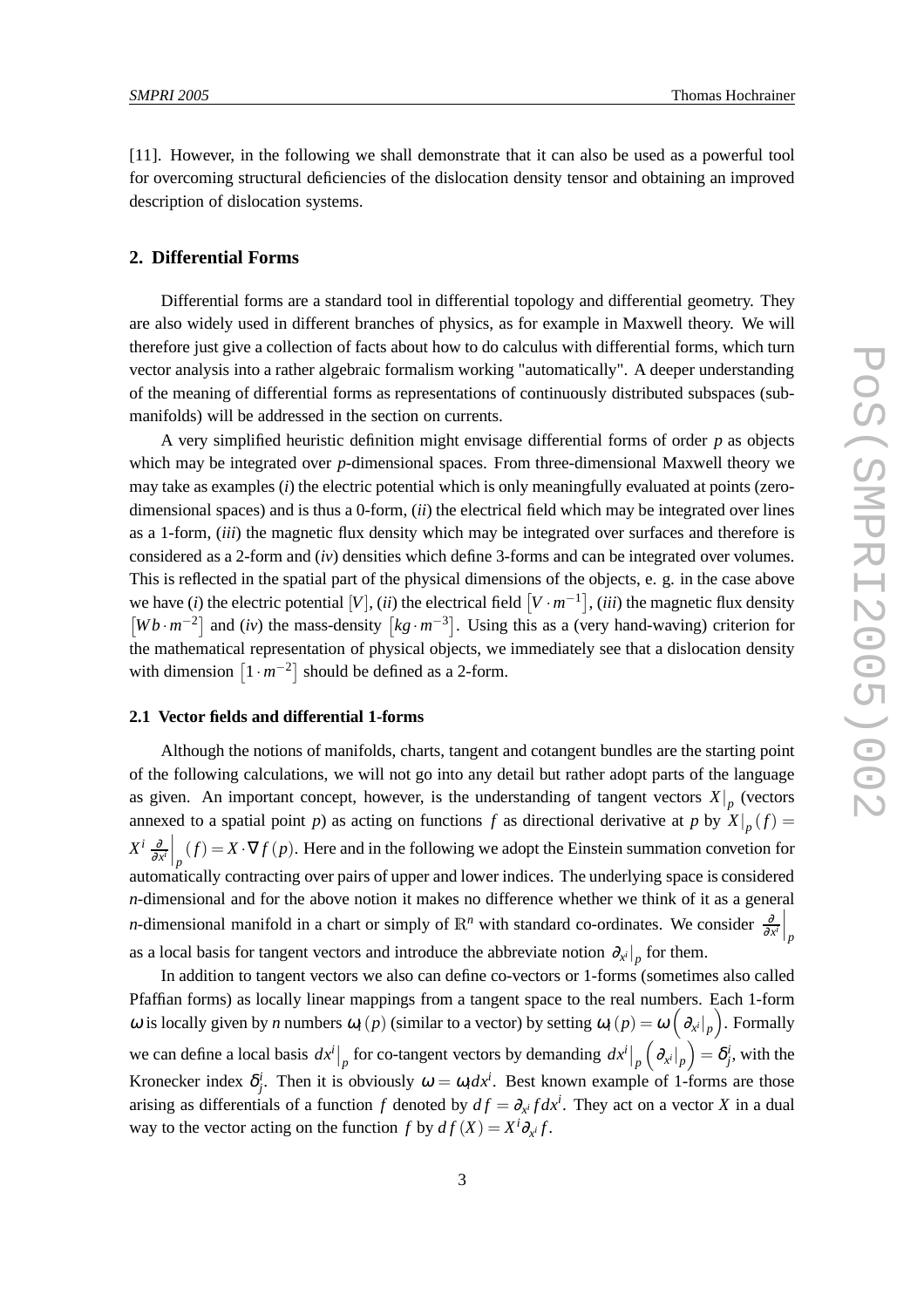#### **Higher-order differential forms**

A (differential) *p*-form is a co-variant tensor  $A = A_{i_1\cdots i_p} dx^{i_1} \otimes \cdots \otimes dx^{i_p}$  of order *p* which obeys for each permutation  $\pi$  of order  $p$  the relation  $A(X_{\pi(1)},...,X_{\pi(p)}) = \text{sign}\pi A(X_1...X_p)$ . Functions are considered as 0-forms. We define an alternating product  $\wedge$  of a *p*-form  $\omega$  and a *q*-form  $\theta$  as the  $(p+q)$ -form given by

$$
\omega \wedge \theta \left( X_1, \ldots, X_{p+q} \right) = \frac{1}{p!q!} \sum_{\pi} \text{sign} \, \pi \omega \otimes \theta \left( X_{\pi(1)}, \ldots, X_{\pi(p+q)} \right). \tag{2.1}
$$

This product is associatve, thus  $(\omega \wedge \theta) \wedge \eta = \omega \wedge (\theta \wedge \eta)$ , and it holds for  $\omega$  and  $\theta$  as in (2.1),  $\omega \wedge \theta = (-1)^{pq} \theta \wedge \omega$ . We moreover receive a basis for the space of differential *p*-forms from the alternating products  $dx^{i_1} \wedge \cdots \wedge dx^{i_p}$  of the basis of 1-forms  $dx^i$  by requiring the indices to be sorted by  $i_1 < \cdots < i_p$ . Each *p*-form  $\omega$  can then be written as  $\omega = \omega_{i_1 \cdots i_p} dx^{i_1} \wedge \cdots \wedge dx^{i_p}$ .

Besides the exterior multiplication of two forms, there is another important algebraic operation on differential forms, which is the inner multiplication by a vector-field *X*. For each *p*form  $\omega$  the inner multiplication with *X* is the  $(p-1)$ -form  $i_X \omega$  defined by  $i_X \omega(X_1,...,X_{p-1}) =$  $ω(X, X_1, \ldots, X_{p-1})$ . In standard tensor notation this is a contraction of *X* with the first index of ω.

#### **Calculus on differential forms**

Two differential operators on differential forms are of special importance for the following: the exterior derivative *d* and the Lie-derivative  $\mathcal{L}$ . The exterior derivative *d* is defined by

$$
d\omega = d\omega_{i_1\cdots i_p} \wedge dx^{i_1} \wedge \cdots \wedge dx^{i_p} = \frac{\partial \omega_{i_1\cdots i_p}}{\partial x^i} dx^i \wedge dx^{i_1} \wedge \cdots \wedge dx^{i_p}.
$$
 (2.2)

In standard three-space *d* turns out to be the grad-, curl− and div- operator on 0-, 1- and 2-forms, respectively. As an easy consequence from standard calculus it is  $d \circ d = 0$ .

As noted in the introduction to this section an important property of differential forms is that they can be integrated over appropriate sub-spaces. For spatial reasons we can not go in details about this but only state that on spaces with a standard volume form *dV* each *n*-form can be written as  $\omega = \rho dV$  with a function  $\rho$  and can then be integrated like a usual function. In three-space the standard volume is given in standard co-ordinates as  $dx^1 \wedge dx^2 \wedge dx^3$ , which is more conveniently written as  $dx^1 dx^2 dx^3$  when used in multiple integrals. The integral theorems of Gauß and Stokes turn out to be special cases of the general **Stokes' theorem** which says that for a differential (*n*−1) form on a *n*-dimensional manifold *M* with boundary ∂*M* it is

$$
\int_{M} d\omega = \int_{\partial M} \omega.
$$
\n(2.3)

Stokes theorem together with the fact that  $d \equiv 0$  on *n*-forms easily yields the *product rule* 

$$
\int_{M} d\omega \wedge \theta + (-1)^{p} \int_{M} \omega \wedge d\theta = \int_{\partial M} \omega \wedge \theta, \tag{2.4}
$$

where  $\omega$  is a *p*-form and  $\theta$  a  $(n-(p+1))$ -form.

The Lie-derivative of a differential form in the direction of a vector-field *X* can be defined by combining the exterior derivative and the inner multiplication as

$$
\mathcal{L}_X \omega = d \mathbf{i}_X \omega + \mathbf{i}_X d\omega. \tag{2.5}
$$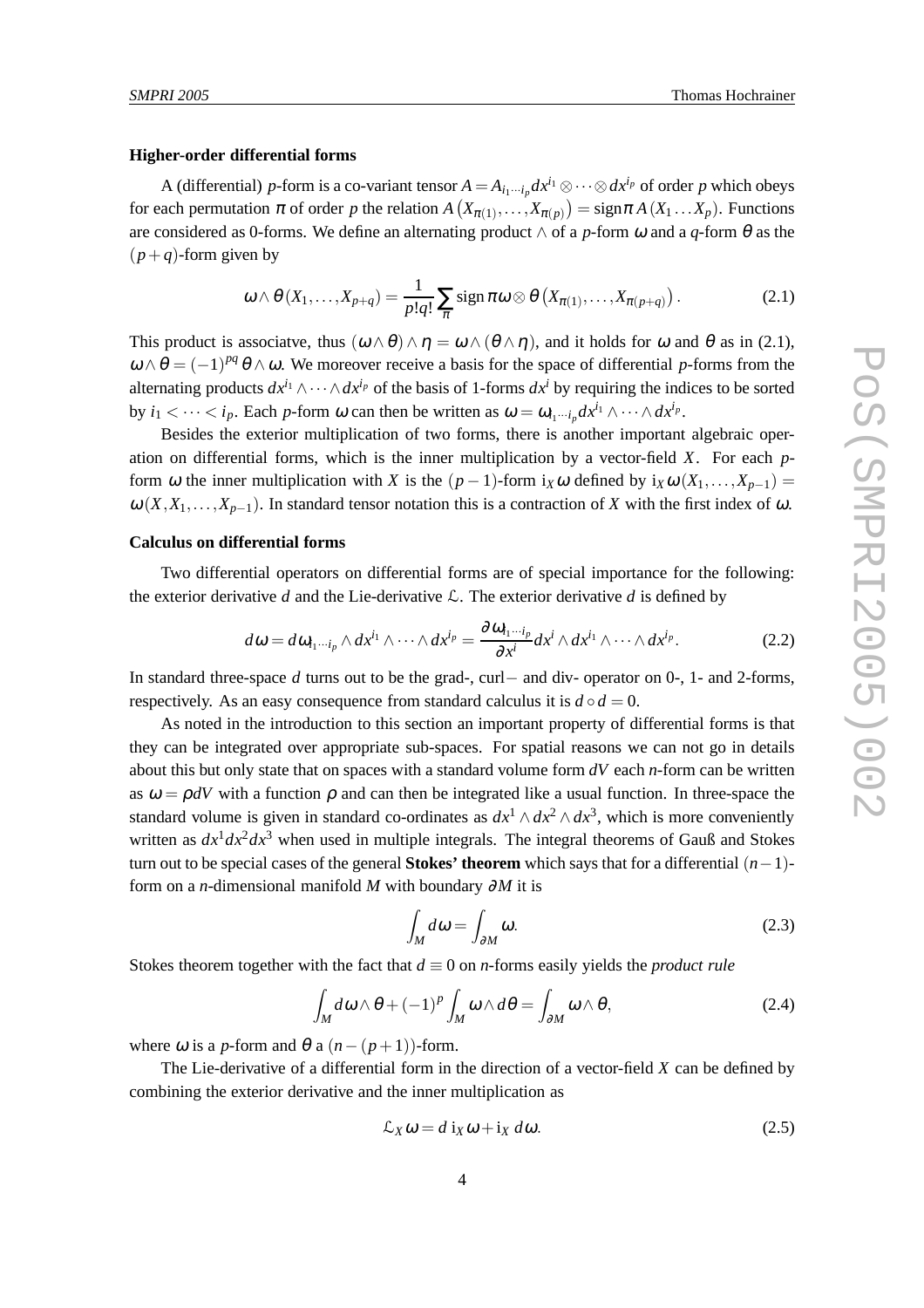Similar to the product rule (2.4) we find for the Lie-derivative

$$
\int_{M} \mathcal{L}_{X} \omega \wedge \theta + \int_{M} \omega \wedge \mathcal{L}_{X} \theta = \int_{\partial M} i_{X} (\omega \wedge \theta).
$$
 (2.6)

If a standard volume density  $dV$  is defined on the underlying space (thus each *n*-form  $\omega$  can be written as  $\omega = \rho dV$ ), it is possible to define the divergence of a vector-field *X* by

$$
\mathcal{L}_X dV = d(i_X dV) = \text{div} X dV. \tag{2.7}
$$

With this we do have all necessary concepts at hand to reformulate the (purely kinematic part of the) classical continuum theory of dislocations in the language of differential forms.

# **3. Kröner revisited**

We start with noting that already Kröner was well aware of the fact that the dislocation density tensor  $\alpha$  conceptually emerges as a vector-valued (given by the Burgers vector) 2-form, i. e.  $\alpha = \alpha_{ij}^k dx^i \otimes dx^j \otimes \partial_{x^k}$  with  $\alpha_{ij}^k = -\alpha_{ji}^k$ . But as commonly done in three dimensions he uses the totally anti-symmetric symbol  $\varepsilon^{ijk}$  to make it a more convenient two-tensor  $\alpha = \alpha^{ij}\partial_{x^i}\otimes \partial_{x^i}$ by setting  $\alpha^{ij} = \varepsilon^{ikl} \alpha_{kl}$ <sup>*j*</sup>. We will not go into more details about this transformation here, but only state that it makes implicitely use of the natural co-ordinates and the standard metric in  $\mathbb{R}^3$ . A purely kinematic theory, however, should be independent of the chosen metric, as is the formulation with differential forms.

In order to simplify the calcualtions we assume that  $\alpha$  is only representing dislocations of one glide system, thus the Burgers vector  $b = b^k \partial_{x^k}$  is fixed and  $\alpha$  can be split into the tensor product of *b* and a 2-form  $\bar{\alpha}$  as  $\alpha = \bar{\alpha} \otimes b = \bar{\alpha}_{ij} b^k dx^i \wedge dx^j \otimes \partial_{x^k}$ . Because the Burgers vector *b* is taken to be constant all differential operations need only be applied to the 2-form  $\bar{\alpha}$ . As long as only single glide is allowed this also naturally splits the plastic distortion tensor  $\beta^{pl}$  into  $\beta^{pl} = \bar{\beta}^{pl} \otimes b$  =  $\bar{\beta}_i^{\rm pl}$  $i<sup>pl</sup>b<sup>j</sup> dx<sup>j</sup> \otimes \partial_{x<sup>k</sup>}$ . We are now able to translate the classical equations for the dislocation density tensor, as found e. g. in [8] and [9], into the language of differential forms.

| $\alpha = \text{curl } \beta^{\text{pl}}$ | $\alpha = d\beta^{\text{pl}}$                                                                                                              |
|-------------------------------------------|--------------------------------------------------------------------------------------------------------------------------------------------|
| $\operatorname{div} \alpha = 0$           | $d\alpha = 0$                                                                                                                              |
|                                           | $\left  \partial_t \alpha = -\mathrm{curl} (v \times \alpha) \right  \partial_t \alpha = -d (\mathrm{i}_v \alpha) = -\mathcal{L}_v \alpha$ |

**Table 1:** Important equations of the field theory of dislocations in classical formulation (*left*) and in terms of differential forms (*right*)

In Table 1 the two formulations are compared, where in both cases all differential operators are acting solely on the tensorial part represented by the according first indices. Listed from top to bottom the three equations compared in Table 1 can be viewed as the definition of  $\alpha$ , the representation of the fact that dislocations may not end inside a crystal and the conservation law for the net Burgers vector during plastic deformation.

Already Kröner noted in [8] that the first equation "*is the continuum version of the definition [...] in which dislocations are defined as edge lines of interior surfaces over which slip has occurred*" and that "*clearly a surface and its edge line are connected by the curl-operation (Stokes'*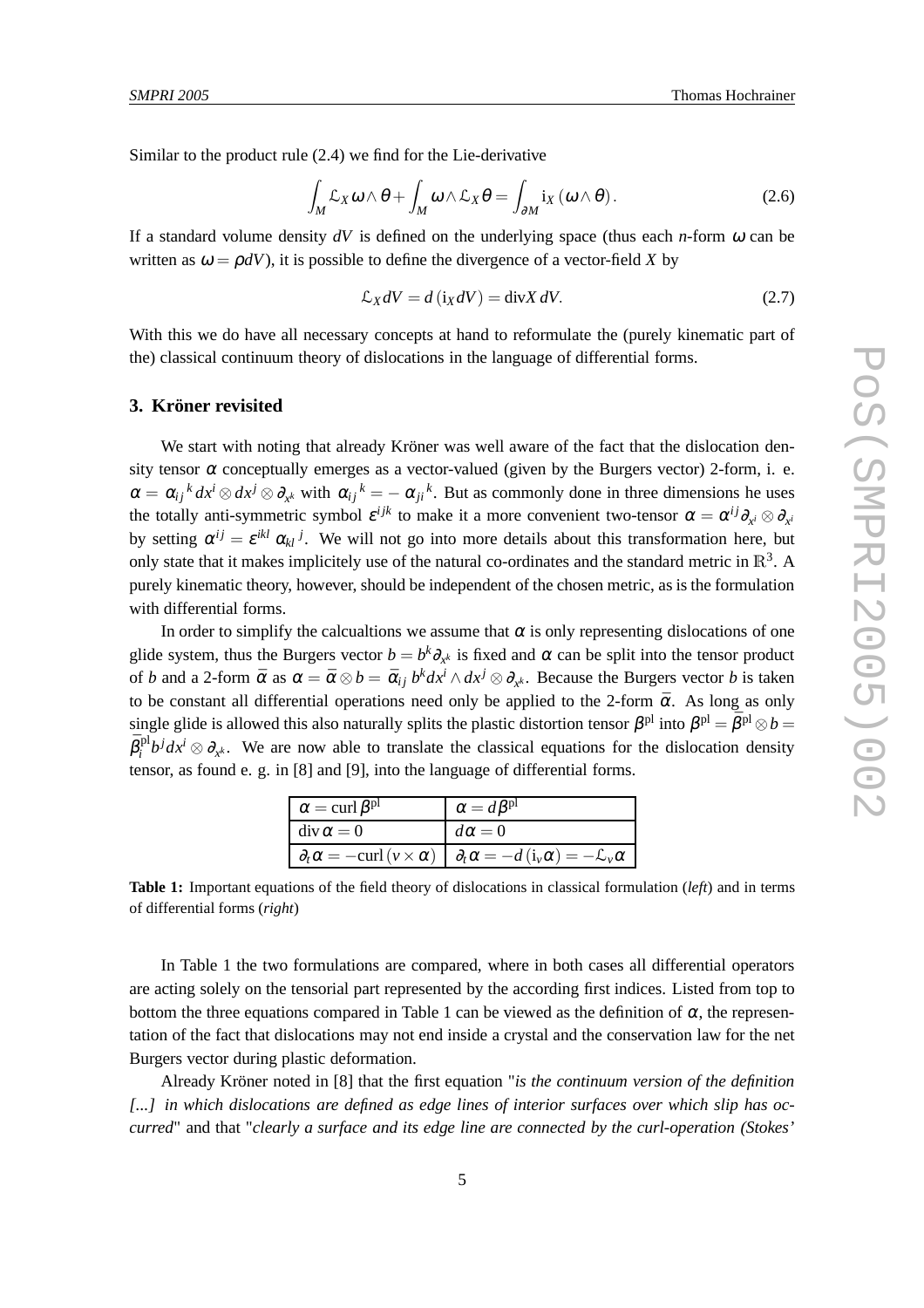*theorem)*". Indeed to understand this statement in full and to be able to draw similar conclusions for the other two equations we need the generalizition of  $\delta$ -distributions, named currents.

#### **4. Distributions and Currents**

We begin this section by taking a closer view on the nature of  $\delta$ -distributions. It is usual to think of them as a sort of generalized function (in a literal sence) that can be approximated by smooth functions which concentrate around a point and the integral over each of them is one. More precisely, however, we should rather view them as functionals acting on vector spaces of smooth functions. Both viewpoints have their merits and their draw-backs and we will formally adopt the latter one but use the first one to understand the calculus defined on generalized functions.

We consider the delta distribution  $\delta(r - r_0)$  at a point  $r_0$  to be acting on functions *f* by  $\delta(r - r_0)(f) = f(r_0)$ . Thus it assigns to each function its value at the point  $r_0$ . More conveniently this action is written as an integral like

$$
\delta(r - r_0)(f) = \int \delta(r - r_0) \cdot f(r) \, dV. \tag{4.1}
$$

In the language of differential forms we would therefore rather understand  $\delta$  as a generalized *n*-form,  $\delta (r - r_0) dV$ , than as a generalized function. This corresponds to the canonical way of representing an average over point particles by a density, i. e. a volume form and not as a "potential".

It is a well known that the kinematics of point paritcles, to which an average velocity *v* can be assigned, yields a conservation law for the evolution of the average density  $\rho$  of them as  $\partial_t \rho =$  $-div(\rho v)$ , when no sources of paritcles are present. We will see that this equation also makes sense for the single particle represented as  $\delta$ -distribution. To see this we turn the average density  $\rho$  into a functional acting on smooth functions by integrating against, thus  $\rho(f) = \int \rho f dV$ . Then we find

$$
\partial_t|_{t=0} \rho(f) = \int \partial_t \rho f dV \tag{4.2}
$$

$$
= -\int \operatorname{div} \left( \rho v \right) f \tag{4.3}
$$

$$
= -\int \operatorname{div} \left( f \rho v \right) - \rho \cdot v \left( f \right) dV \tag{4.4}
$$

$$
= \int \rho \cdot v(f) \, dV \tag{4.5}
$$

$$
= \rho\left(v(f)\right) \tag{4.6}
$$

The first integral in the third line vanishes due to Gauß' integral theorem if *f* is taken to vanish near the boundary of the area integrated over, which is an integral feature of the function spaces generalized functions are supposed to act upon.

On the other hand, if the single particle is moving, thus  $r_0 = r_0(t)$  with  $\partial_t r_0(t) = v$ , we can differentiate Equation (4.1) and do easily find

$$
\partial_t |_{t=0} \delta (r - r_0(t)) (f) = \lim_{t \to 0} \frac{1}{t} f(r_0(t)) - f(r_0(0)) \tag{4.7}
$$

$$
= v(f)(r_0(t)) \tag{4.8}
$$

$$
= \delta(r - r_0(0)) (v(f)). \tag{4.9}
$$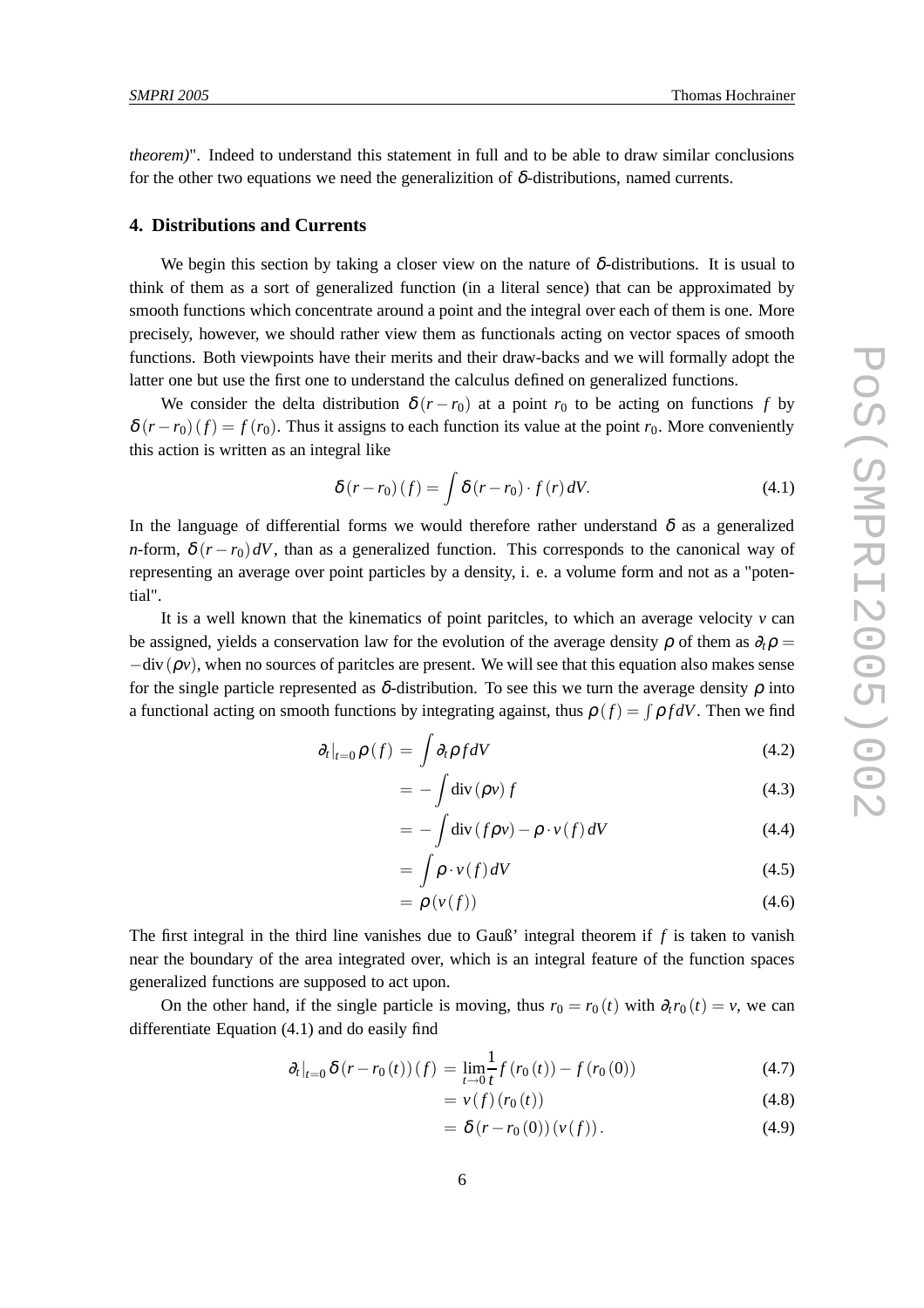Thus the averaged density viewed as a functional fullfills the same differential equation like the single particle. We furthermore notice that we can rewrite the preceeding as

$$
\partial_t (\rho dV) = -\text{div}(\rho v) dV = -\mathcal{L}_v(\rho dV) \text{ and } (4.10)
$$

$$
\partial_t \rho \left( f \right) = \rho \left( i_v \mathrm{d} f \right) = \rho \left( \mathcal{L}_v f \right). \tag{4.11}
$$

We now turn to a generalizing of  $\delta$ -distributions by considering functionals acting on differential forms. Like noted in the introduction to differential forms, one of their main properties is that they can be integrated over sub-manifolds of the according dimension. This does in turn directly yield that each sub-manifold *N* of dimension *q* does define a functional on differential *q*-forms  $\theta$  in virtue of

$$
N(\theta) = \int_N \theta. \tag{4.12}
$$

Similarly does every  $p = (n - q)$ -form  $\omega$  define a functional on  $q$ -forms via

$$
\omega(\theta) = \int_M \omega \wedge \theta \tag{4.13}
$$

Functionals on (admissible) spaces of differential forms are called currents and we see that this concept includes sub-manifolds and differential forms. Currents on the space of *q*-forms are for obvious reasons said to have dimension *q* and degree  $(n-q)$ . We have already seen an example of this in the relation between points (i. e. 0-dimensnional sub-manifolds) and *n*-forms when discussing the concept of  $\delta$ -distributions. In view of the dislocation case we can already anticipate the correspondance between surfaces over which slip has occurred and the (vector-valued) 1-form  $\beta$ <sup>pl</sup> as well as between dislocation lines and the (vector-valued) 2-form  $\alpha$ . That the curl-operation does correspond to the understanding of dislocations as boundary of the slipped surfaces and that Stokes' theorem indeed defines this connection can be seen as follows.

Stokes' theorem (2.3) directly allows to define the boundary of a current  $\gamma$  of dimension *q* in analogy to the sub-manifold case by its action on a  $(q-1)$ -form  $\theta$ , according to

$$
\partial \gamma(\theta) = \gamma(d\theta). \tag{4.14}
$$

On the other hand we can define the exterior derivative *d* of a current in analogy to the one on differential forms from the product rule (2.4). The differential forms currents are acting upon are defined such that the boundary integral in (2.4) vanishes, wherefore the exterior derivative of a current γ of degree *p* is defined as

$$
d\gamma(\theta) = -(-1)^p \gamma(d\theta) = (-1)^{(p+1)} \partial \gamma(\theta).
$$
 (4.15)

Hence the generalized exterior derivative equals the generalized boundary operator up to a sign. For currents of odd degree both are the same and we find that the definition of the dislocation density tensor as the curl of the plastic distortion,  $\alpha = d\beta^{pl}$ , indeed directly corresponds the representation of the the slipped area and its boundary as (vector valued) currents in  $\alpha = \partial \beta^{pl}$ . Similarly the postulation of  $\alpha$  being free of divergence does indeed turn to the condition that dislocations do not end inside the crystal, saying that they do not have a boundary as a submanifold and therefore  $d\alpha = -\partial\alpha = 0$ , when turned to a current.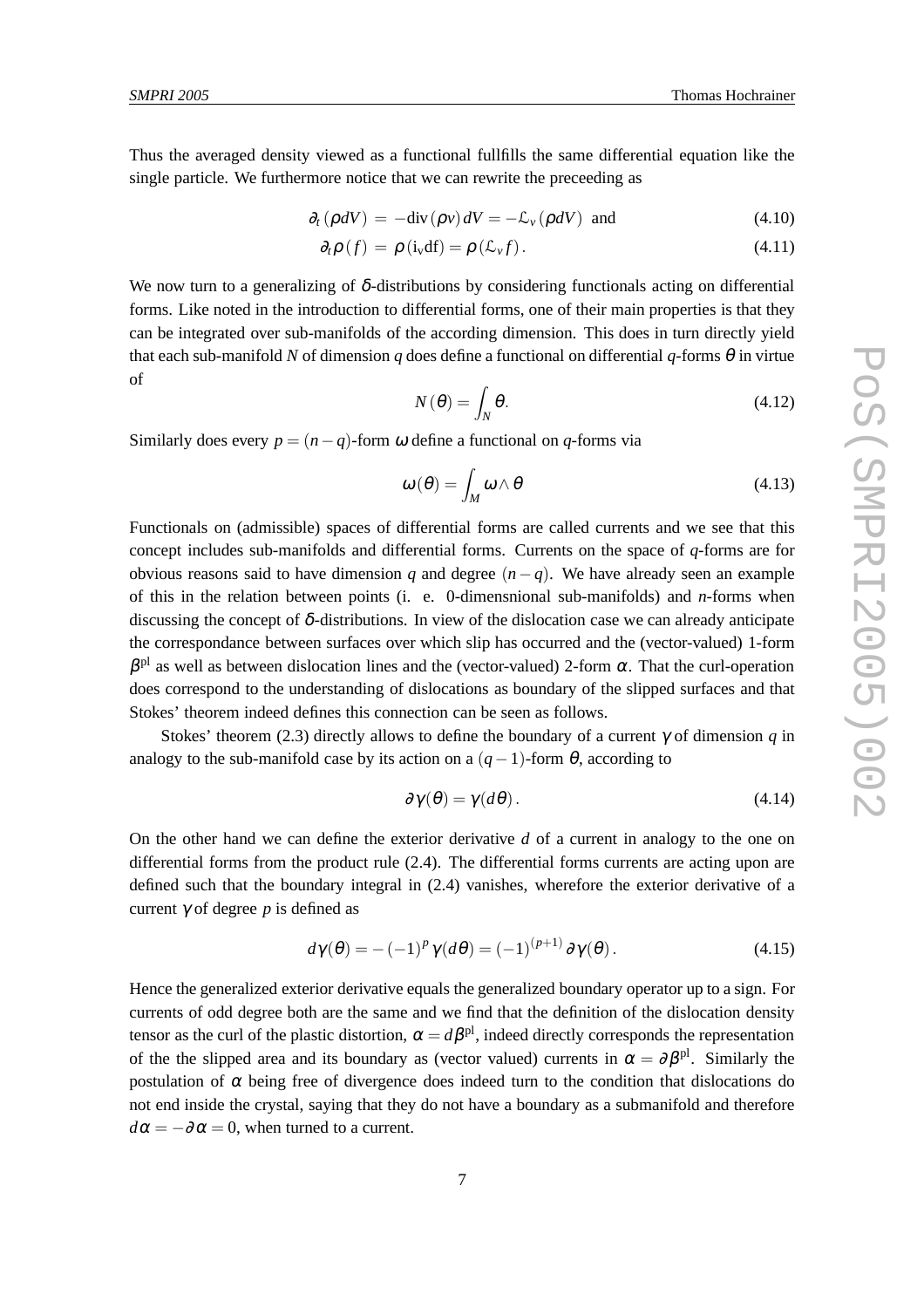We give a sketch of the proof for the fact that the evolution equation  $\partial_t \alpha = -\text{curl}(v \times \alpha)$  $-\mathcal{L}_v\alpha$  is applicable to the single dislocation viewed as current. This is a special case of a result found in [4] for sub-manifolds of arbitrary dimension. Let therefor  $c(t, u) = c_t(u)$  be a parametrization of a moving curve-segment in *M*, which is at each time *t* parametrized by a parameter *u* runhence swept by *c* since time  $t = 0$  and with  $c_t^0$  and  $c_t^U$ the curves characterized by the paths of the according end-points of the curve. Let furthermore  $v(u) = \partial_t |_{t=0} c(t, u)$  be the velocity describing the motion of *c* at time  $t = 0$ . With this we find for the time-derivative of the induced time-dependent current

$$
\partial_t|_{t=0} c_t(\omega) = \lim_{t \to 0} \frac{1}{t} \left( \int_{c_t} \omega - \int_{c_0} \omega \right) \tag{4.16}
$$

$$
\stackrel{Stokes}{=} \lim_{t \to 0} \frac{1}{t} \left( \int_{S_t} d\omega - \left( \int_{c_t^0} \omega - \int_{c_t^U} \omega \right) \right) \tag{4.17}
$$

$$
= \int_{c_0} d\omega \, (v, \cdot) + \omega \, (v) \big|_{(0,0)}^{(0,U)} \tag{4.18}
$$

$$
\stackrel{Stokes}{=} \int_{c_0} \mathbf{i}_v \, d\omega + \int_{c_0} d \, \mathbf{i}_v \omega \tag{4.19}
$$

$$
= c_0(\mathcal{L}_v\omega). \tag{4.20}
$$

Considering the product rule for the Lie-derivative (2.6), the Lie-derivative for a current  $\gamma$  is defined as

$$
\mathcal{L}_X \gamma(\omega) = -\gamma(\mathcal{L}_X \omega) \tag{4.21}
$$

and consequently we just found that the literal translation of the motion of a curve *c* into the evolution of a current  $\alpha$  yields  $\partial_t \alpha = -\mathcal{L}_\nu \alpha$ .

Summing up we have seen that the three equations listed in Table 1 do apply for the singular object as well as for the averaged counterparts. However, this also implies that a dislocation system and its evolution is only correctly described by these equations if either the dislocation actually form smooth line bundles (nearby dislocations are nearly parallel and have the same Burgers vector) or the spatial resolution is fine enough to display each dislocation separately. The first case is rather untypical as dislocations tend to form irregular networks while the latter case is equivalent to a discrete dislocation representation. The statistical nature of the local orientation distribution in dislocation networks therefore asks for more refined dislocation density measures, allowing for a truely averaged description. Such a dislocation density measure, however, should surely keep some structural features of the classical theory. In the following we will give a brief overview of yet proposed refined measures and discuss their relation to the classical theory. Furthermore we propose two ways of generalizing the classical theory in the language of differential forms which are called statistical and deterministic for reason which will be explained below. The refined measures found in the literature are considered as statistical ones.

### **5. "Statistical" generalizations**

The first statistical dislocation density measure was proposed by Kosevich [7]. He classified dislocations at each point by their line-direction and defines a density function  $\rho$  ( $p$ ,*l*) depending on the spatial point  $p$  and the direction  $s$  as giving the number of dislocations at  $p$  whose orientation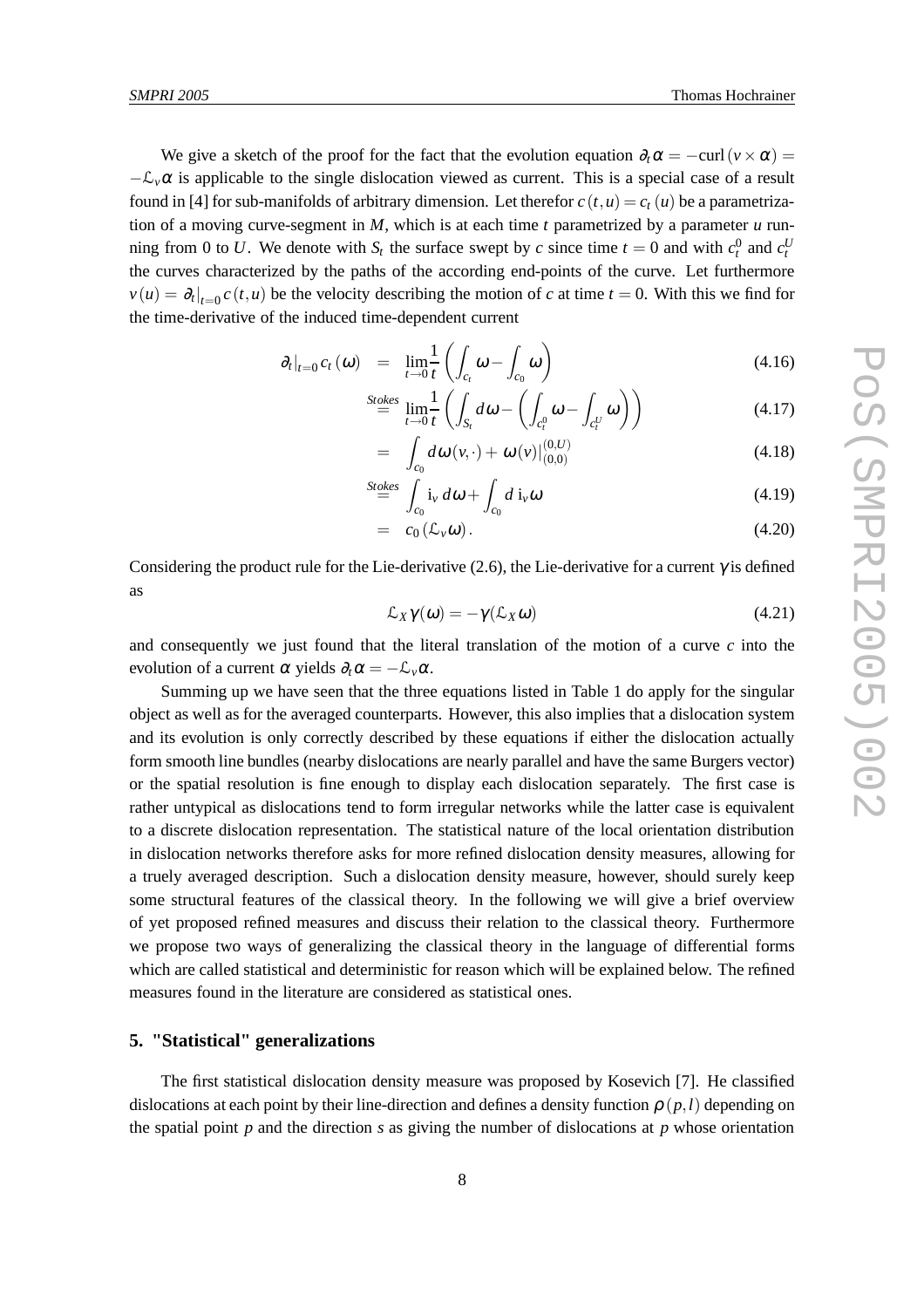is contained in a solid angle element *dS* around *s*. Thus the dislocation density measure reads  $\alpha = \rho(p,s) dS$ . A very similar measure which originally also accounts for a velocity distribution at each point was later proposed by El-Azab [1]. After averaging the phase space distribution  $\phi(p,s,v) dV dS dQ$  over the velocity space −or collapsing the velocity distribution by assuming overdamped dislocation motion– this reads  $\alpha = \rho(p, s) dV dS$  with  $\rho = \int_{V} \phi(p, s, v) dQ(v)$ . The density  $\rho$  here carries the same information like in the case of Kosevich, but does count dislocations of a certain direction *s* within a spatial volume element *dV* around a point *p*. Actually the difference between both is best understood in the language of differential forms which additional brings out an important draw-back of both definitions. Both measures are defined on the configurational space made up of the crystal points and all possible directions at each point. They can therefore be seen as consisting of a spatial and a directional part. In the definitions this is displayed in the volume element *dV* and the solid angle element *dS*. In terms of differential forms, however, this means that the measure of Kosevich is spatially a 0-form (like e. g. a potential) and El-Azabs measure is spatially a 3-form (like a density of point particles). This is also reflected in the evolution law derived by El-Azab who treats the appearing density functions  $\phi$  and  $\rho$  like those for a conservative system of angular dependend point particles. This results in a Liouville equation for  $\phi$  and the classical conservation law  $\partial_t \rho = -\text{div}(\rho v)$  for the segment density. To the authors knowledge there is no evolution law given by Kosevich.

It is rather straight forward to give a similar description which accounts for the line like character of the dislocations by assigning to each point in the phase space  $(p, s)$  a spatial unit vector  $l(s)$ with the according direction. Then  $\alpha = \rho(p, s)$  *i*<sub>l</sub> $dV dS$  defines a spatial 2-form. We need to extend the spatial velocity *v* to a generalized velocity on the configuration space  $V = (v, (\nabla_l v)^{\perp}) = (v, \vartheta)$ , where the second component  $\vartheta$  accounts for the rotation of the dislocation segments during the motion of the dislocation. The evolution equation for this measure reads

$$
\partial_t \alpha = -P(\mathcal{L}_V \alpha), \qquad (5.1)
$$

where *P* denotes a projection operator ensuring that it is  $\partial_t \alpha = \partial_t \rho(p,s) i_l dV dS$ . In other words any evolving curvature is ignored in the same fashion as it is in the definition of the measure. Actually this yields the same evolution equation as given by El-Azab. It seems therefore not too surprising that it was shown in [6] that this evolution law can only describe the evolution of a dislocation system if the dislocations are and stay straight, which is only possible if the absolut value of the velocity is constant on the whole configuration space. This is obviously not acceptable when aiming at a continuum theory of dislocations.

Before going for a solution of this problem we will state why we called the preceeding dislocation density measures statistical. If a volume density is defined on the underlying space (like implicitely in the usual calculus) there is a canonical way to turn a 2-form into a vector field by virtually inverting the inner multiplication used above to create a 2-form from a vector field. If this is done for the classical dislocation density this vector field does in principal allow for recovering the dislocation lines as the flux lines (integral curves) of this vector-field. This is not possible with the measures introduced above, because no information on the curvature is available which would be needed to reconstruct the dislocation lines. This remaining "uncertainty" about the true dislocation state gives rise to the term statistical. The advantage of a statistical measure clearly is that it does not impose restrictions on "representable" dislocation distributions, while the restricted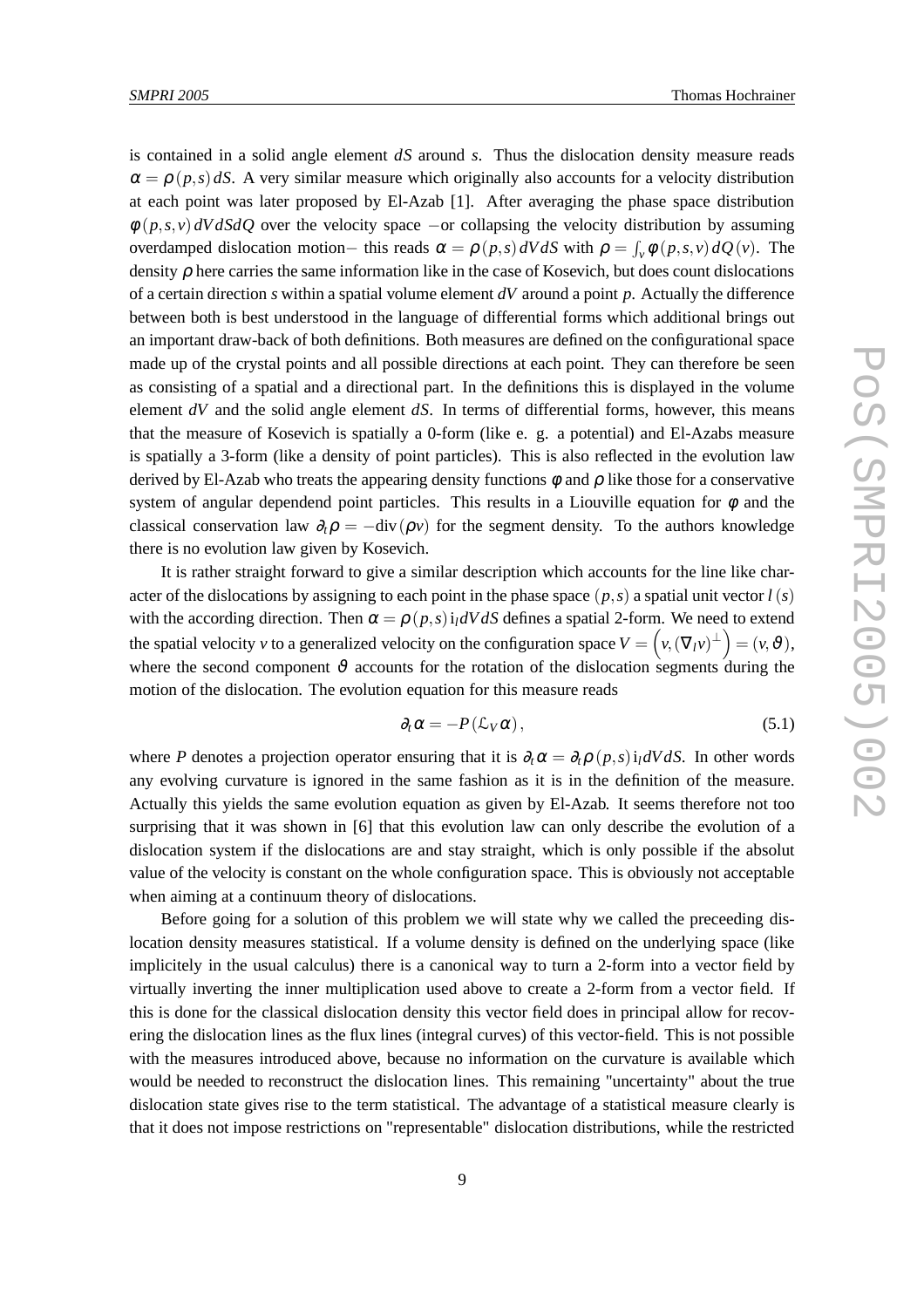applicability of the classical theory indeed corresponds to the rare cases where the integral curves actually recover the dislocations.

However, that the curvature is not known is also the main reason why these descriptions do only work for trivial velocity distributions. As was already pointed out in [13] this can easily be seen in that the density function  $\rho$  ( $p$ ,*l*) can not distinguish between a distribution of straight dislocations with random direction or randomly distributet dislocation loops of a fixed radius. However, for a spatially constant absolut value of the velocity, the density  $\rho$  would in the first case stay constant while it would have to increase in the second one. It was therefore proposed in [5] that the curvature should be included in the configuration space. Then the configuration space is made up of points *p*, directions *s* and curvatures *k* and we can extend the density defined at last to

$$
\alpha(p,s,k) = \rho(p,s,k) i_l dV i_k dS dK. \qquad (5.2)
$$

This measure additionally claasifies dislocations by their curvature but still is a statistical measure as now the higher order curvature would be needed to reconstruct the dislocation lines. For this case the generalized velocity *V* has additionally to include a term accounting for the curvature change during the motion of the dislocation, which is (necessarily) given by  $\mathfrak{k} = \langle v, k \rangle k + \nabla_l \vartheta$ , and yields  $V = (v, \vartheta, \ell)$ . The brackets  $\langle \cdot, \cdot \rangle$  denote the scalar product of two vectors. The evolution equation is again given by

$$
\partial_t \alpha = -P(\mathcal{L}_V \alpha). \tag{5.3}
$$

where the projection operator *P* has to be adjusted accordingly. This evolution equation can be turned to an evolution equation for  $\rho(p,s,k)$ , which is in [6] shown to be given by

$$
\partial_t \rho = -\text{Div}\left(\rho V\right) + \langle v, k \rangle \rho. \tag{5.4}
$$

Here Div denotes the divergence operator on the configuration space. This evolution equation can of course distinguish between distributions made up solely of straight dislocations or including curved dislocations and the term  $\langle v, k \rangle \rho$  will account for changes of total line length in the system due to the motion of curved lines. However, to capture the evolution of a dislocation system correctly we do again have to impose conditions on the nature of the velocity fields, saying the absolute value of the velocity may not depend on the line direction nor on the curvature but solely on the spatial point. This still is a serious restriction for a general theory of dislocations as dislocations may have different mobilities depending on their character (edge, screw or mixed). Furthermore it seems natural to include line tension effects into the velocity, what would make its absolut value depending on the local curvature. One might think that a straight forward extension of this approach in that the configuration space would include higher order curvatures and allowing for a variation of the curvatures of the highest order in the definition of  $\alpha$  (rendering the approach a statistical one in the sense explained above) could further attenuate the restrictions imposed on the velocity; but it was shown in [6] that a statistical approach of arbritary order would have to make the same restriction to  $\nu$  as the one including just first order curvatures. Although the mistake made would presumably become smaller with approaches of higher order this does not seem to be a promising way to arrive at a managable description, as the dimension of the configuration space would further increase. We therefore turn to an extension of the classical dislocation density measure which is deterministic in the sense that it allows to reconstruct the dislocation lines.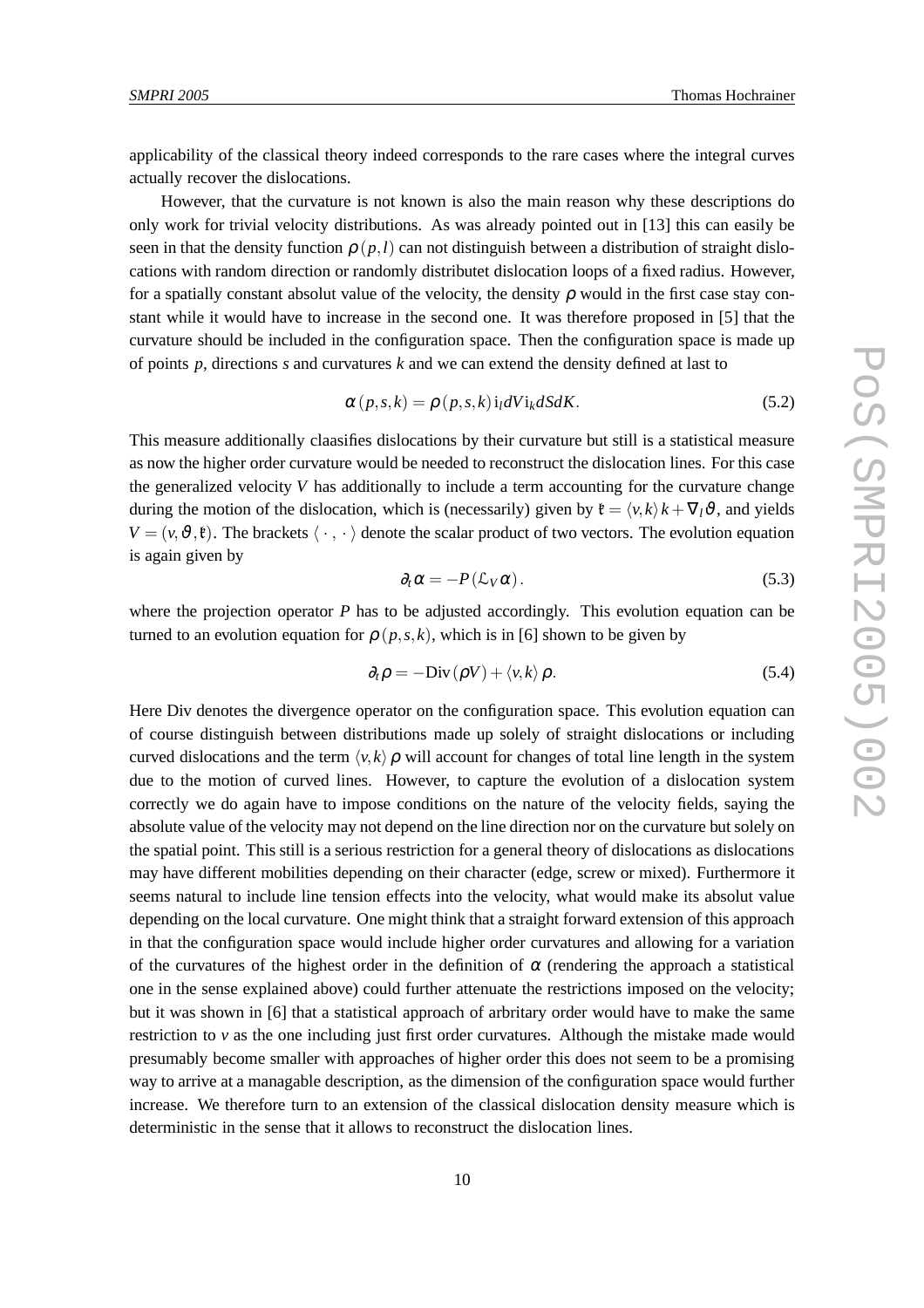#### **6. Deterministic generalization**

We start this section with a short review of a reformulation of the classical dislocation density evolution given by Sedláček und Kratochvíl [10]. As was noted before, the dislocation density tensor  $\alpha$  as a vector valued 2-form allows to determine a vector field *R* for which  $\alpha = b \otimes i_R dV$ . If there is a Riemannian metric, i. e. a local scalar product given, this vector-field can be written as  $R = \|R\| \cdot \frac{R}{\|R\|}$  and with  $\rho = \|R\|$  and  $l = \frac{R}{\|R\|}$  we may write  $\alpha = b \otimes \rho i_l dV$ . The evolution of  $\alpha$  can then be described by the evolution of the density ρ and of the direction *l*. Sedlacek and Kratochvil derived according formulas for the two-dimensional situation of dislocations moving only within their glide plane. Parametrizing the directional space by an angle  $\varphi$  they find

$$
\partial_t \rho = -\text{div}(\rho v) + \rho ||v||k
$$
  

$$
\partial_t \varphi = \nabla_l ||v|| - ||v|| \text{div} \, l,
$$

with *k* being the curvature of the flux lines of *R*. Comparing this to the evolution equation 5.4 derived for the curvature-including statistical theory, we find that the evolution of  $\rho$  looks nearly the same, but that there is no complement to the directional evolution in the statistical theories. Indeed the according evolution is deliberately ignored by applying the projection operator *P* in order to conserve the nature of a statistical measure. It seems therefore appropriate to ask whether the unrequestedly evolving part should not be constituent of the definition of the dislocation density measure. For the measure defined on the configuration space made up of points and directions, originally defined as  $\alpha = \rho(p, s)$  i<sub>l</sub>(*s*) *dV dS*, this would yield

$$
\alpha = \rho(p, s) i_l(s) dV i_k(p, s) dS,
$$
\n(6.1)

with a curvature vector *k* depending on space and direction. The precondition that dislocations do not end inside the crystal could then be directly transferred as  $d\alpha = 0$ , or equivalently Div( $\rho \cdot (l,k)$ ) = Div( $\rho \cdot L$ ) = 0. With the generalized velocity  $V = (v, \vartheta)$  the evolution equation is therefore given like in the classical case by

$$
\partial_t \alpha = -\mathcal{L}_V \alpha. \tag{6.2}
$$

The sketch of a two-dimensional example shall elucidate the evolution determined from this equation. We consider only dislocations of the same Burgers vector moving within their glide plane. The glide plane is taken to be the *x*-*y*-plane and the space of directions at each point is characterized by the angle  $\varphi$  the dislocation segments form with the *x*-axis. The velocity vector  $\nu$  and the curvature vector  $k$  are then both characterized by a (pseudo-) scalar as their direction is fixed to be orthogonal to the line. This yields

$$
L(x, y, \varphi) = \cos \varphi \partial_x + \sin \varphi \partial_y + k \partial_\varphi \tag{6.3}
$$

$$
V(x, y, \varphi) = v \sin \varphi \partial_x - v \cos \varphi \partial_y - L(v) \partial_\varphi \tag{6.4}
$$

and we find

$$
\partial_t \rho = -\text{Div}(\rho \cdot V) + v k \rho \tag{6.5}
$$

$$
\partial_t k = -\nu k^2 + L(L(\nu)) - V(k). \tag{6.6}
$$

A derivation of these formulas as well as a detailed discussion of the underlying conservation law will be given in a following paper.